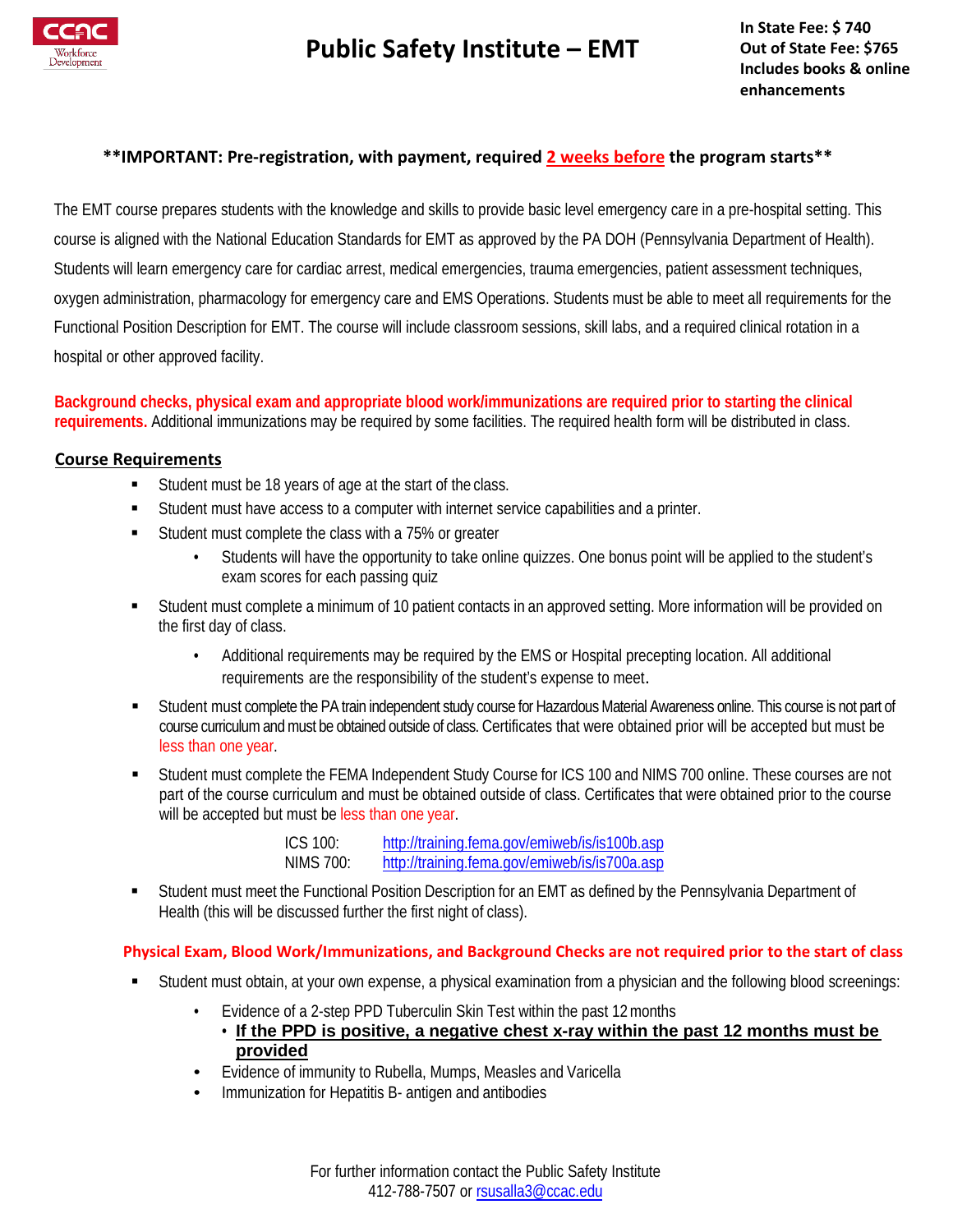

# **Public Safety Institute – EMT**

### **Clearances**

Student must obtain, at your own expense, the following: Pennsylvania Child Abuse History Clearance (Act 33),

Pennsylvania State Police Request for Criminal Records Check (Act 34), and the FBI Criminal Background Check (Act 73). Act 34 link[: https://epatch.state.pa.us/](https://epatch.state.pa.us/) 

Act 33 link[: https://www.compass.state.pa.us/cwis/public/home](https://www.compass.state.pa.us/cwis/public/home)

Act 73 link: <https://uenroll.identogo.com/>

## **Materials Included**

- **AAOS**, 12<sup>th</sup> Edition *Emergency Care and Transportation of the Sick and Injured textbook Navigate 2*
- Online Navigate 2 Enhancement study material which include:
	- eBook
		- Read your digital textbook online or offline, enhance your learning with interactive tools, and make and share personal notes.
	- **Study Center** 
		- Reinforce your comprehension of course materials with practice activities in this virtual study center.
	- **Assessments** 
		- Evaluate your comprehension of course materials in this homework and testing center with prepopulated quizzes and examinations.
	- **Lectures** 
		- Experience engaging, fully narrated lectures that allow you to learn at your own convenience and pace.
	- **Simulations** 
		- Perform skills in the safety of a virtual environment.
	- Plus much more

### **Certification Testing**

Students who successfully complete the College EMT program will be required to take the National Registry Psychomotor Exam (practical skill) that will be scheduled during the EMT class. Students who are not able to attend the scheduled exam will have to contact **EMS West** at 412.242.7322 [or www.emsi.org t](http://www.emsi.org/)o make arrangements to schedule their psychomotor exam (practical skill). Once a student successfully passes the psychomotor exam (practical skill), s/he will then be eligible to register on the National Registry of Emergency Medical Technicians [\(NREMT\)](http://www.nremt.org/) website for the written exam which is taken at a Pearson Vue testing center. It is the student's responsibility to pay for the exam. The cost of the exam is \$98, payable directly to Pearson Vue Testing.